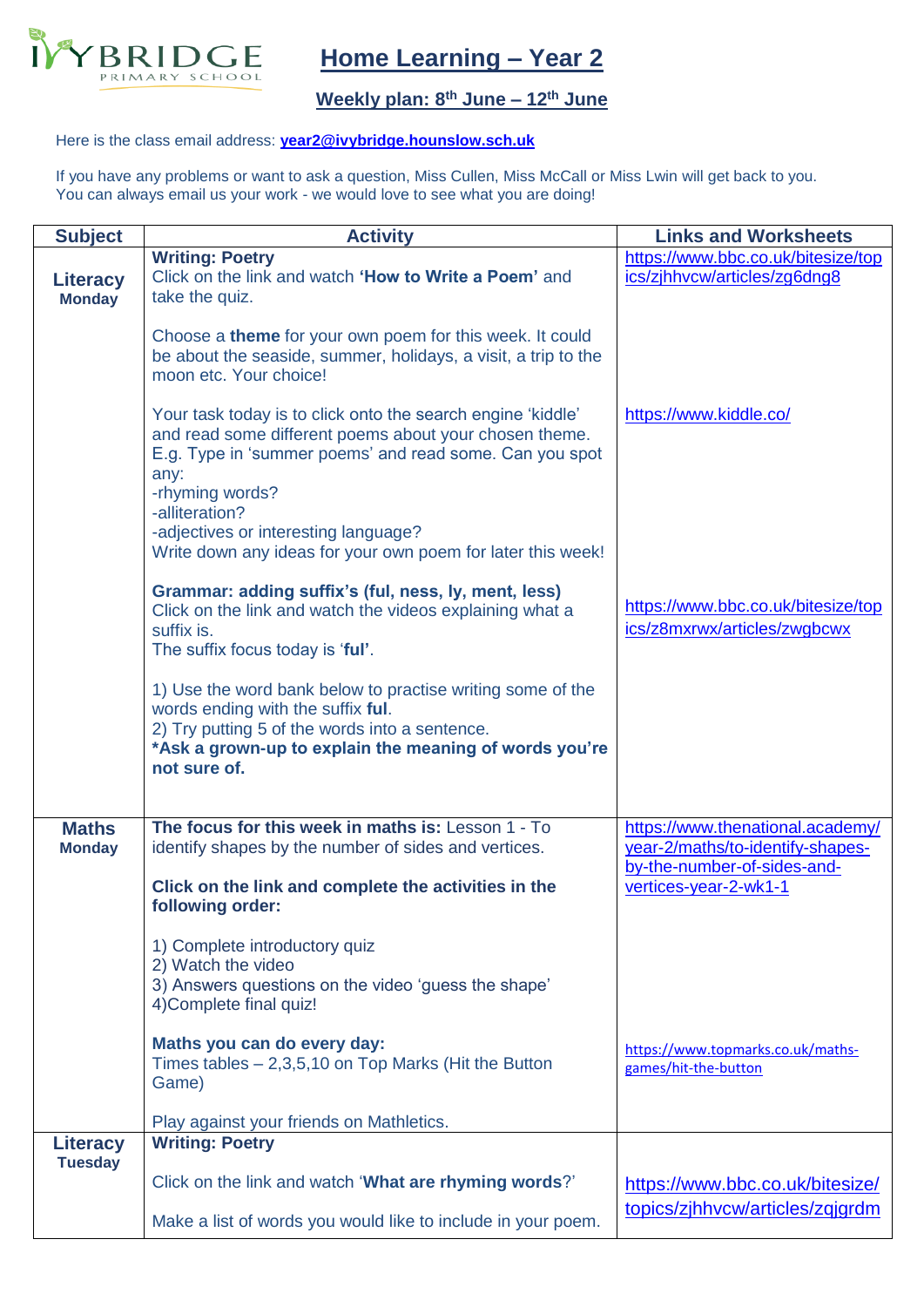|                                | For example, if the theme of your poem is summer, you<br>might write words such as hot, sizzling sun (alliteration),<br>hats, happiness, smiles, splashing, sea, sand etc. These<br>words could then be included in your own poem.<br>Today, come up with a list of at least 20 words for your own<br>poem. Extension: can you think of any rhyming words or<br>alliteration? Write them down! |                                                                                                        |
|--------------------------------|------------------------------------------------------------------------------------------------------------------------------------------------------------------------------------------------------------------------------------------------------------------------------------------------------------------------------------------------------------------------------------------------|--------------------------------------------------------------------------------------------------------|
|                                | <b>Grammar:</b> The suffix focus today is 'ness'.                                                                                                                                                                                                                                                                                                                                              |                                                                                                        |
|                                | 1) Use the word bank below to practise writing some of the<br>words ending with the suffix ness.<br>2) Try putting 5 of the words into a sentence.<br>*Ask a grown-up to explain the meaning of words you're<br>not sure of.                                                                                                                                                                   |                                                                                                        |
| <b>Maths</b><br><b>Tuesday</b> | The focus for this week in maths is: Lesson 2 - To<br>identify right angles in shapes.                                                                                                                                                                                                                                                                                                         | https://www.thenational.academ<br>y/year-2/maths/to-identify-                                          |
|                                | Click on the link and complete the activities in the<br>following order:                                                                                                                                                                                                                                                                                                                       | right-angles-in-shapes-year-2-<br>$wk1-2$                                                              |
|                                | 1) Complete introductory quiz<br>2) Watch the video<br>3) Complete the activity by identifying the shapes with right<br>angles (on the video)<br>4) Complete final quiz!                                                                                                                                                                                                                       |                                                                                                        |
|                                | Maths you can do every day:<br>Times tables $-2,3,5,10$ on Top Marks (Hit the Button<br>Game)                                                                                                                                                                                                                                                                                                  | https://www.topmarks.co.uk/maths-<br>games/hit-the-button                                              |
|                                | Play against your friends on Mathletics.                                                                                                                                                                                                                                                                                                                                                       |                                                                                                        |
| <b>Literacy</b><br>Wednesday   | <b>Writing: Poetry</b><br>Using the word bank created the previous lesson, begin<br>writing your poem.<br>You'll have time tomorrow to complete it if you don't<br>manage to finish today. See if you can you include:<br>-interesting vocabulary<br>-alliteration e.g. salty, swirling, sea<br>-rhyming e.g. scratchy sand, on my hand.                                                       |                                                                                                        |
|                                | <i>*Try to write either 2 or 3 short poems or 1 poem, at</i><br>least 8 lines long.                                                                                                                                                                                                                                                                                                            |                                                                                                        |
|                                | <b>Grammar:</b> The suffix focus today is 'ly'.<br>1) Use the word bank below to practise writing some of the<br>words ending with the suffix ly.<br>2) Try putting 5 of the words into a sentence.<br>*Ask a grown-up to explain the meaning of words you're<br>not sure of.                                                                                                                  |                                                                                                        |
| <b>Maths</b><br>Wednesday      | The focus for this week in maths is: Lesson 3 - To<br>recognise lines of symmetry within 2-D shapes.                                                                                                                                                                                                                                                                                           | https://www.thenational.academy/<br>year-2/maths/to-recognise-lines-<br>of-symmetry-within-2-d-shapes- |
|                                | Click on the link and complete the following activities:                                                                                                                                                                                                                                                                                                                                       | year-2-wk1-3#slide-1                                                                                   |
|                                | 1) Complete introductory quiz<br>2) Watch the video<br>3) Complete the activity (on the video)                                                                                                                                                                                                                                                                                                 |                                                                                                        |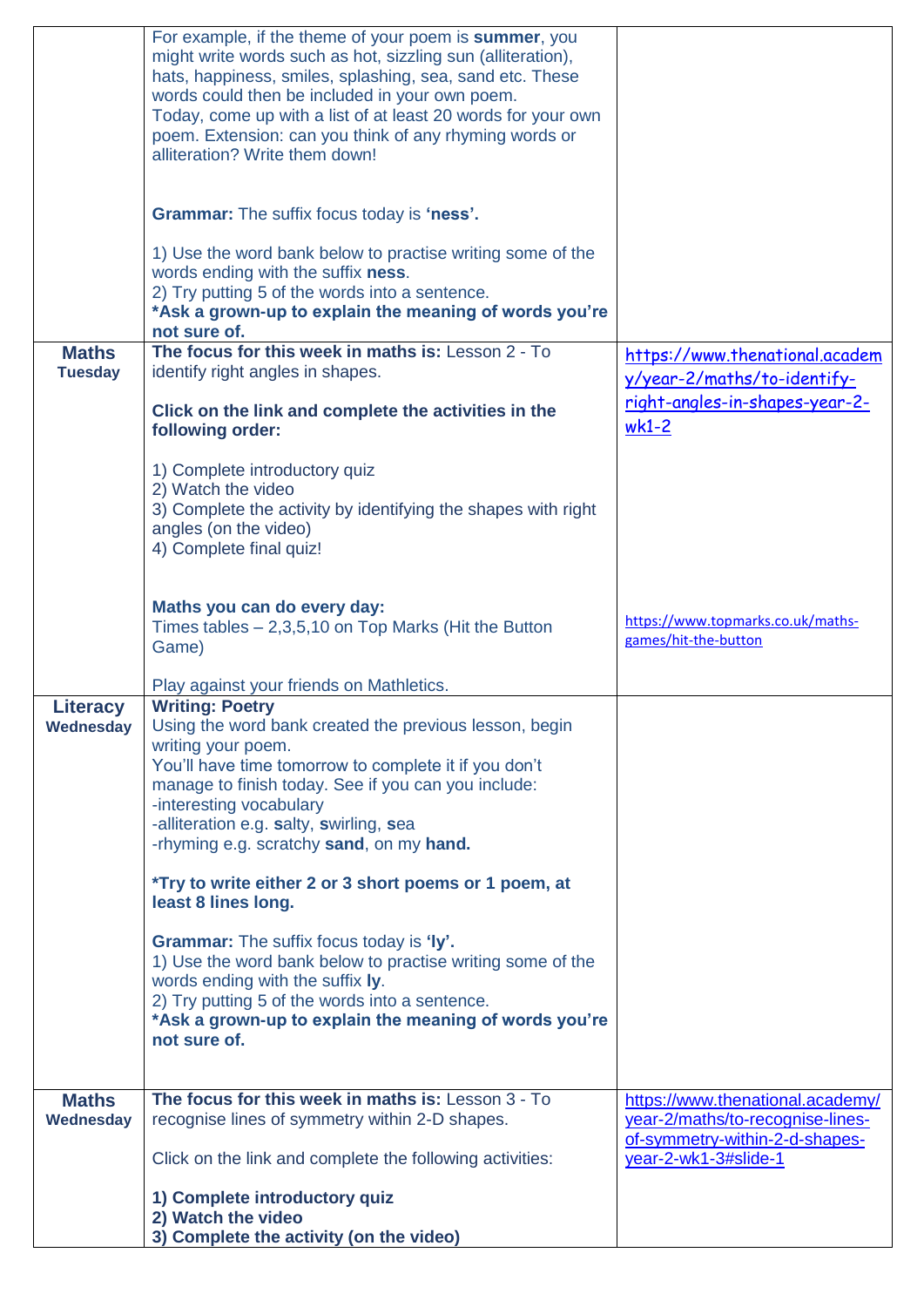|                                  | 4) Complete final quiz!                                                                                                                                                                                                                                                                                                                                              |                                                                                |
|----------------------------------|----------------------------------------------------------------------------------------------------------------------------------------------------------------------------------------------------------------------------------------------------------------------------------------------------------------------------------------------------------------------|--------------------------------------------------------------------------------|
|                                  | Maths you can do every day:<br>Times tables $-2,3,5,10$ on Top Marks (Hit the Button<br>Game)                                                                                                                                                                                                                                                                        | https://www.topmarks.co.uk/maths-<br>games/hit-the-button                      |
|                                  | Play against your friends on Mathletics.                                                                                                                                                                                                                                                                                                                             |                                                                                |
| Literacy<br><b>Thursday</b>      | <b>Writing: Poetry</b>                                                                                                                                                                                                                                                                                                                                               |                                                                                |
|                                  | Finish your poem and read through your work to see if you<br>can up-level anything (check for any punctuation that might<br>need adding or change some words for more interesting<br>vocabulary).<br>If you would like to write a second poem or choose a<br>different theme, feel free to do so.                                                                    |                                                                                |
|                                  | <b>Grammar:</b> The suffix focus today is 'ment'.<br>1) Use the word bank below to practise writing some of the<br>words ending with the suffix ment.<br>2) Try putting 5 of the words into a sentence.<br>*Ask a grown-up to explain the meaning of words you're<br>not sure of.                                                                                    |                                                                                |
| <b>Maths</b>                     | The focus for this week in maths is: Lesson $4 - To$ name                                                                                                                                                                                                                                                                                                            | https://www.thenational.academy/                                               |
| <b>Thursday</b>                  | and describe 3-D shapes.<br>Click on the link and complete the following activities:                                                                                                                                                                                                                                                                                 | year-2/maths/to-name-and-<br>describe-3-d-shapes-year-2-wk1-<br>$\overline{4}$ |
|                                  | 1) Complete introductory quiz<br>2) Watch the video                                                                                                                                                                                                                                                                                                                  |                                                                                |
|                                  | 3) Complete the activity (on the video)<br>4) Complete final quiz!                                                                                                                                                                                                                                                                                                   |                                                                                |
|                                  | Maths you can do every day:<br>Times tables $-2,3,5,10$ on Top Marks (Hit the Button<br>Game)                                                                                                                                                                                                                                                                        | https://www.topmarks.co.uk/maths-<br>games/hit-the-button                      |
|                                  | Play against your friends on Mathletics.                                                                                                                                                                                                                                                                                                                             |                                                                                |
| <b>Literacy</b><br><b>Friday</b> | <b>Writing: Poetry</b><br>Click on the link and watch the video 'How to memorise a<br>poem'.<br>Practise reading your poem aloud.<br>Try speaking slowly, and projecting your voice.<br>Can you try memorising it using tips from the video?<br>As it's the end of the week, your task is to perform your<br>poem to a member of your family. You can set up a stage | https://www.bbc.co.uk/bitesize/<br>topics/zjhhvcw/articles/zsgvjty             |
|                                  | area or simply just find a space to read/perform. Enjoy!<br><b>Grammar:</b> The suffix focus today is 'less'.<br>1) Use the word bank below to practise writing some of the<br>words ending with the suffix less.                                                                                                                                                    |                                                                                |
|                                  | 2) Try putting 5 of the words into a sentence.<br>*Ask a grown-up to explain the meaning of words you're<br>not sure of.                                                                                                                                                                                                                                             |                                                                                |
| <b>Maths</b>                     | The focus for this week in maths is: Lesson 5 - To                                                                                                                                                                                                                                                                                                                   | https://www.thenational.academy/                                               |
| <b>Friday</b>                    | identify 2-D shapes on the surfaces of 3-D shapes.                                                                                                                                                                                                                                                                                                                   | year-2/maths/to-identify-2-d-<br>shapes-on-the-surfaces-of-3-d-                |
|                                  | Click on the link and complete the following activities:                                                                                                                                                                                                                                                                                                             | shapes-year-2-wk1-5                                                            |
|                                  | 1) Complete introductory quiz<br>2) Watch the video                                                                                                                                                                                                                                                                                                                  |                                                                                |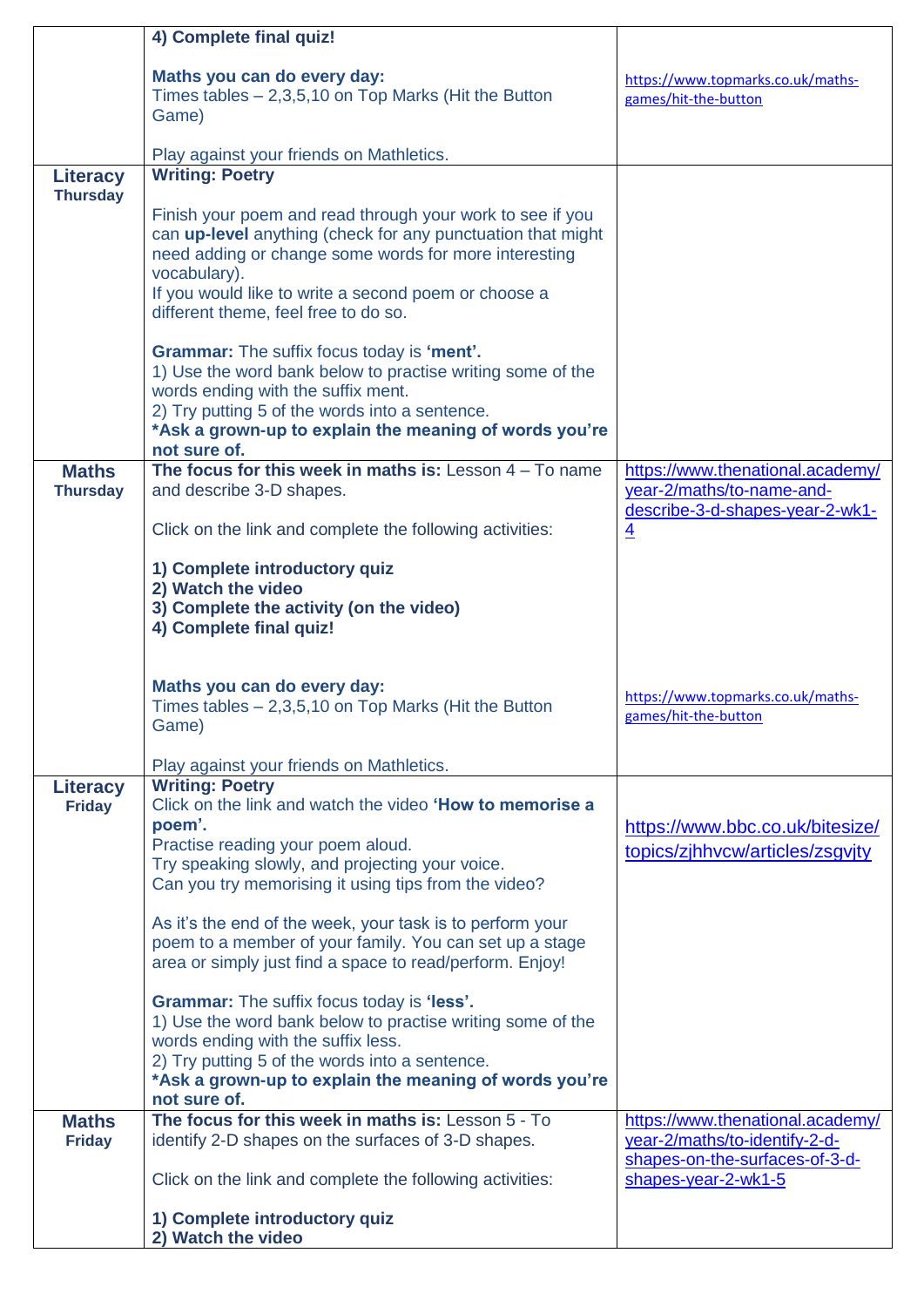|                 | 3) Complete the activity (on the video)<br>4) Complete final quiz!                                                                                                                                                                                                                                                                                                                                                                                                                                                                                                                                                                                                                                                                                                                                                                                                                            |                                                                                                                   |
|-----------------|-----------------------------------------------------------------------------------------------------------------------------------------------------------------------------------------------------------------------------------------------------------------------------------------------------------------------------------------------------------------------------------------------------------------------------------------------------------------------------------------------------------------------------------------------------------------------------------------------------------------------------------------------------------------------------------------------------------------------------------------------------------------------------------------------------------------------------------------------------------------------------------------------|-------------------------------------------------------------------------------------------------------------------|
|                 | Maths you can do every day:<br>Times tables $-2,3,5,10$ on Top Marks (Hit the Button<br>Game)                                                                                                                                                                                                                                                                                                                                                                                                                                                                                                                                                                                                                                                                                                                                                                                                 | https://www.topmarks.co.uk/maths-<br>games/hit-the-button                                                         |
| <b>Literacy</b> | Play against your friends on Mathletics.<br>Using Purple Mash - Serial Mash. Select Emeralds.                                                                                                                                                                                                                                                                                                                                                                                                                                                                                                                                                                                                                                                                                                                                                                                                 | https://www.purplemash.com/sch/                                                                                   |
| <b>Reading</b>  | Read 'Around the World in 80 minutes' and try to read one<br>chapter each day.<br>Answer the quiz questions at the end of each chapter.                                                                                                                                                                                                                                                                                                                                                                                                                                                                                                                                                                                                                                                                                                                                                       | ivybridge                                                                                                         |
| <b>PE</b>       | PE with you Joe. Click on the link to his channel and select                                                                                                                                                                                                                                                                                                                                                                                                                                                                                                                                                                                                                                                                                                                                                                                                                                  | https://www.youtube.com/resul                                                                                     |
|                 | the correct day/date.                                                                                                                                                                                                                                                                                                                                                                                                                                                                                                                                                                                                                                                                                                                                                                                                                                                                         | ts?search_query=pe+with+with+                                                                                     |
|                 |                                                                                                                                                                                                                                                                                                                                                                                                                                                                                                                                                                                                                                                                                                                                                                                                                                                                                               | <u>joe</u>                                                                                                        |
| <b>ICT</b>      | Unit 2.6 creating pictures<br>L.I: To be introduced to 2Paint a Picture. To look at the<br>impressionist Georges-Seurat and his style of art.                                                                                                                                                                                                                                                                                                                                                                                                                                                                                                                                                                                                                                                                                                                                                 | https://www.youtube.com/watc<br>h?v=DfooLqTTJOw                                                                   |
|                 | 1) First click on the link and watch the video about Georges-<br>Seurat and his pointillism art work:<br>https://www.youtube.com/watch?v=DfooLqTTJ0w                                                                                                                                                                                                                                                                                                                                                                                                                                                                                                                                                                                                                                                                                                                                          | (Youtube video)                                                                                                   |
| <b>PSHE</b>     | As you watch the video write down any interesting<br>information about the artist, and the technique he uses for<br>his painting (dots).<br>2) Login to PurpleMash and find <b>2Paint a picture</b> that I<br>have set as a 2Do. Click on the 'pointillism' style of painting.<br>If you can't find this, just launch the app as usual.<br>3) Paint a picture in the style of Georges-Seurat using<br>pointillism (dots). You can choose what you paint, but it<br>needs to be clear. E.g. a vase of flowers, a tree, a river etc.<br>It's up to you!<br>4) Once complete, make sure you save your work by<br>clicking on the icon on the top left of the page.<br><b>Extension</b> – using the information you have collected about<br>Georges-Seurat, create a fact file about him. I have set a<br>2Do for this. Remember to save your work so I can see!<br><b>PSHE: Pupil Reflection</b> | https://www.purplemash.com/lo<br>gin/<br>* Please take a picture of your                                          |
|                 | For your report, we'd like to know your thoughts on your<br>time in Year 4. Please complete these statements and<br>then email them to me. Remember to explain your<br>answers. You can type this into a word document or take a<br>photo of it. Remember to tell me who you are when you<br>email me.                                                                                                                                                                                                                                                                                                                                                                                                                                                                                                                                                                                        | answers to type them up on a<br>word document and send them to<br>the email at the top of the page.<br>Thank you! |
|                 | My greatest achievement this year is                                                                                                                                                                                                                                                                                                                                                                                                                                                                                                                                                                                                                                                                                                                                                                                                                                                          |                                                                                                                   |
|                 | This year, I have improved in                                                                                                                                                                                                                                                                                                                                                                                                                                                                                                                                                                                                                                                                                                                                                                                                                                                                 |                                                                                                                   |
|                 | I enjoyed learning about                                                                                                                                                                                                                                                                                                                                                                                                                                                                                                                                                                                                                                                                                                                                                                                                                                                                      |                                                                                                                   |
|                 | I have founddifficult this year                                                                                                                                                                                                                                                                                                                                                                                                                                                                                                                                                                                                                                                                                                                                                                                                                                                               |                                                                                                                   |
|                 | I have enjoyed myself the most when                                                                                                                                                                                                                                                                                                                                                                                                                                                                                                                                                                                                                                                                                                                                                                                                                                                           |                                                                                                                   |
|                 | Next year, I hope to get better at                                                                                                                                                                                                                                                                                                                                                                                                                                                                                                                                                                                                                                                                                                                                                                                                                                                            |                                                                                                                   |